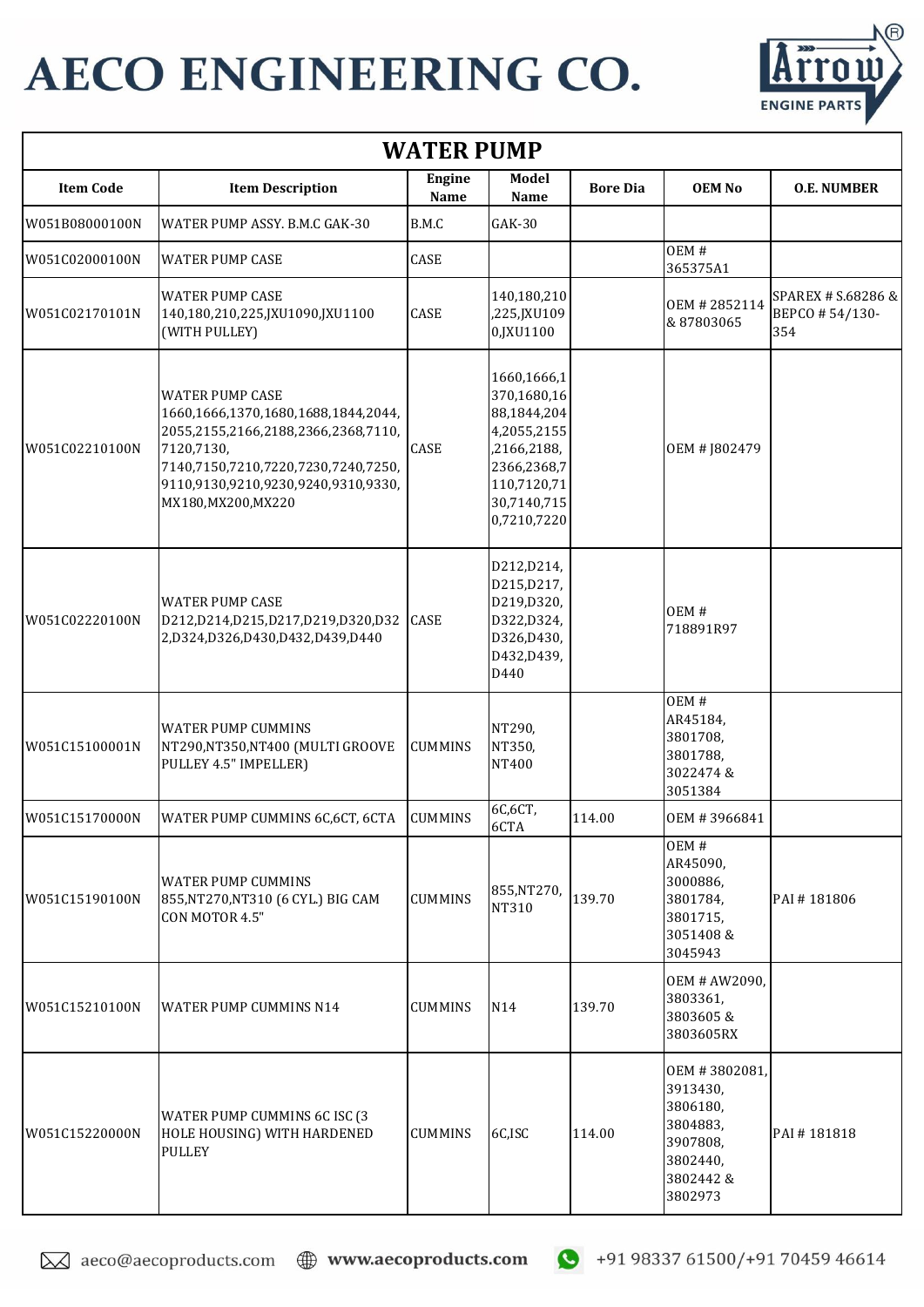

| W051C15220100N | WATER PUMP CUMMINS ISC 8.3L 505<br>ISL 8.9L 540                                                  | <b>CUMMINS</b>               | <b>ISC</b>                                                           | 114.00  | OEM # AW6661,<br>380427RX,<br>3940052,<br>4089647NX &<br>4089952                                                                 |                               |
|----------------|--------------------------------------------------------------------------------------------------|------------------------------|----------------------------------------------------------------------|---------|----------------------------------------------------------------------------------------------------------------------------------|-------------------------------|
| W051C15260100N | WATER PUMP CUMMINS 5.9L ISB 2003-<br>2007                                                        | <b>CUMMINS</b>               | <b>ISB</b>                                                           | 102.00  | OEM #3800984<br>& 4891252                                                                                                        |                               |
| W051C15290000N | WATER PUMP CUMMINS 4B 6B (2 HOLE<br>HOUSING) WITH HARDENED PULLEY                                | <b>CUMMINS</b>               | 4B,6B                                                                | 102.00  | OEM#<br>3960342,38023<br>58,4723690,<br>3802004,<br>4429404,<br>3913432,<br>3802970,<br>3903749,<br>3282677,39270<br>15 & A77703 | PAI#181815&BF<br>#201612B6000 |
| W051C15300100N | <b>WATER PUMP CUMMINS 6B</b>                                                                     | <b>CUMMINS</b>               | 6B                                                                   | 102.00  | OEM #4089731                                                                                                                     |                               |
| W051D10010100N | WATER PUMP DAVID BROWN 995, 996<br>(AD4/55) 4 CYL.                                               | <b>DAVID</b><br><b>BROWN</b> | 995, 996                                                             | 100.046 | OEM#<br>K200679,<br>K200822,<br>K262883,<br>K945424 &<br>K954288                                                                 |                               |
| W051D12060100N | <b>WATER PUMP DETROIT 60 SERIES</b>                                                              | <b>DETROIT</b>               | 60 SERIES                                                            | 130.00  | OEM#<br>23522707                                                                                                                 |                               |
| W051D13290000N | <b>WATER PUMP DEUTZ BFM-1013</b>                                                                 | <b>DEUTZ</b>                 | BFM-1013                                                             |         | OEM#<br>04299142                                                                                                                 |                               |
| W051D13290016N | WATER PUMP DEUTZ BFM-1013 (OEM<br>#0425-9548)                                                    | <b>DEUTZ</b>                 | BFM-1013                                                             |         | OEM#<br>04259548                                                                                                                 |                               |
| W051F03380100N | WATER PUMP FIAT 46,66,76,90,93,94<br>OR FORD 30,35,TK                                            | <b>FIAT</b>                  | 46,66,76,90,<br>93,94                                                |         | OEM #4813370                                                                                                                     |                               |
| W051F03390100N | <b>WATER PUMP FIAT 650,750,850</b>                                                               | <b>FIAT</b>                  | 650,750,850                                                          |         | OEM #8829787                                                                                                                     |                               |
| W051F03400100N | <b>WATER PUMP FIAT</b><br>466,480,500,566,640,666,766,880-<br>5,980,1180,1280,1380 (LESS PULLEY) | <b>FIAT</b>                  | 466,480,500<br>,566,640,66<br>6,766,880-<br>5,980,1180,<br>1280,1380 |         | OEM #4679242,<br>93191101,<br>4639182,<br>4655010,<br>4655054,<br>907149,<br>98497117,<br>4612675,<br>4679303&<br>X10252         |                               |
| W051F04100104Y | WATER PUMP FIAT IVECO 40.10 DAILY<br>(C.I.) W/O PULLEY WITH CAP (GOLDEN<br>PLATED)               | <b>FIAT IVECO</b>            | 40.10 DAILY 93.00                                                    |         |                                                                                                                                  |                               |
| W051F04100201Y | WATER PUMP FIAT IVECO 40.10 DAILY<br>(ALUMINIUM) WITH PULLEY                                     | <b>FIAT IVECO</b>            | 40.10 DAILY 93.00                                                    |         |                                                                                                                                  |                               |

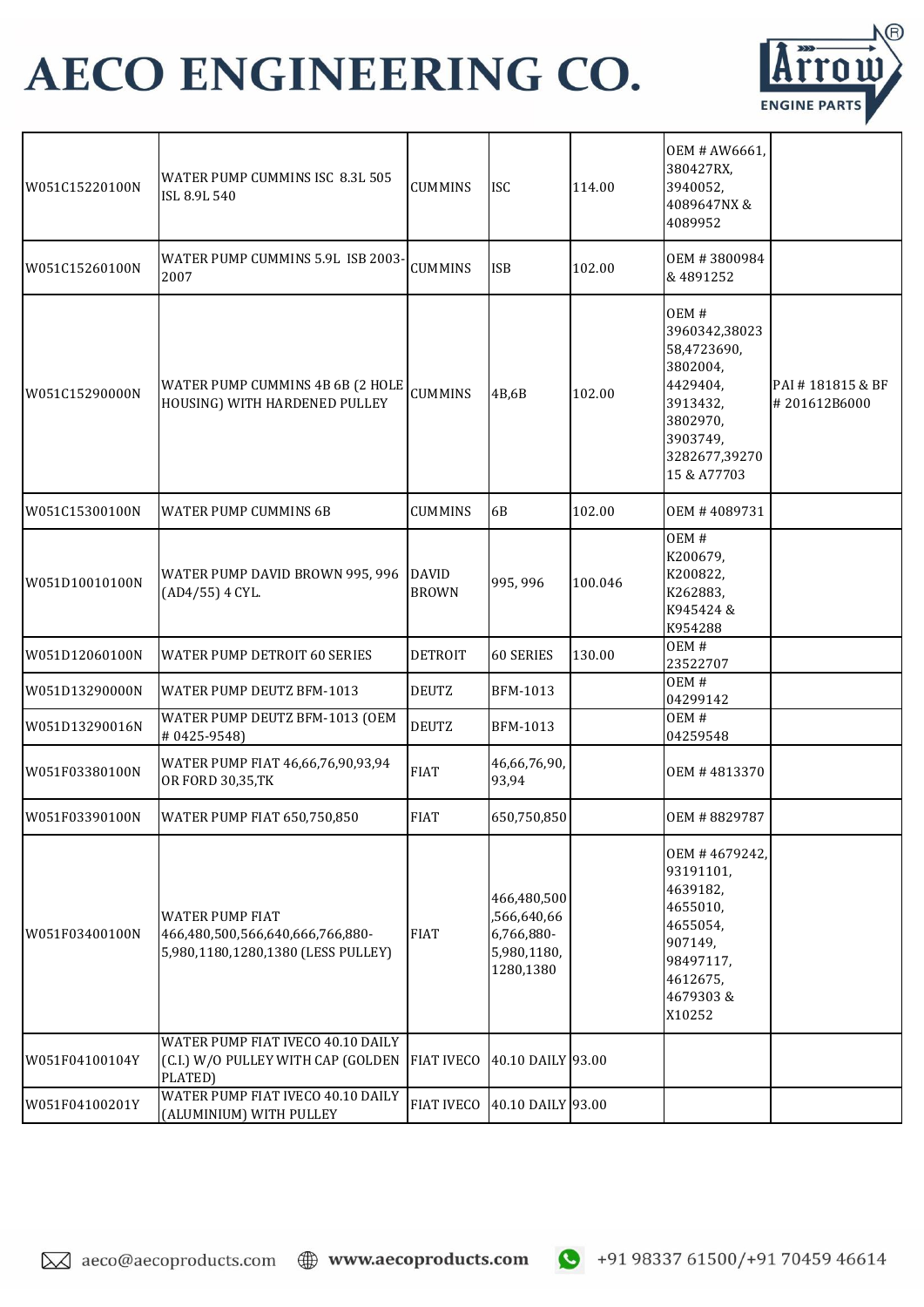

| W051F06010005N | WATER PUMP REPAIR KIT FORD<br>2000,3000,3600,4000,4600,5000,5700,<br>6600,6610,7000,7700,7710                                                           | <b>FORD</b> | 2000,3000,3<br>600,4000,46<br>00,5000,570<br>0,6600,6610<br>,7000,7700,<br>7710                        | 106.68,111.76 83926011, | OEM#<br>EAPN8591C,<br>EGPN8591DA&<br>83956729                                                                                           | BEPCO #24/131-18<br>& SPAREX # S.65022    |
|----------------|---------------------------------------------------------------------------------------------------------------------------------------------------------|-------------|--------------------------------------------------------------------------------------------------------|-------------------------|-----------------------------------------------------------------------------------------------------------------------------------------|-------------------------------------------|
| W051F06030005N | WATER PUMP REPAIR KIT FORD<br>2600,3600,3610,4110,4600,5600,5700,<br>6600,6610,6700,7600,7700,7710                                                      | <b>FORD</b> | 2600,3600,3<br>610,4110,46<br>00,5600,570<br>0,6600,6610<br>,6700,7600,<br>7700,7710                   | 106.68,111.76 83926012, | OEM#<br>EAPN8591D,<br>EGPN8591CA&<br>83956725                                                                                           | BEPCO #24/131-20<br>& SPAREX # \$.65026   |
| W051F06030118N | <b>WATER PUMP FORD</b><br>2310,2600,3600,3610,4100,4600,5600,<br>5700,6600,6610,6700,7600,<br>7610,7700,7710 (PUMP WITH DOUBLE<br><b>GROOVE PULLEY)</b> | <b>FORD</b> | 2310,2600,3<br>600,3610,41<br>00,4600,560<br>0,5700,6600<br>,6610,6700,<br>7600,<br>7610,7700,7<br>710 | 106.68,111.76           | OEM#<br>EAPN8A513E,<br>83926001,<br>EGPN8A513CA,<br>83956722,<br>FAPN8A513DD,<br>81863837&<br>87800109                                  | BEPCO #24/130-20<br>& SPAREX # S.65019    |
| W051F06050106N | WATER PUMP FORD 5000 REPAIR KIT<br>(SINGLE BRG.) WITH SHAFT, IMPELLER, FORD<br>SEAL, PULLEY & GASKET                                                    |             | 5000                                                                                                   | 111.76                  |                                                                                                                                         |                                           |
| W051F06050108N | <b>WATER PUMP FORD</b><br>2000,3000,3600,4000,4600,5000,5700,<br>6600,6610,7000,7700,7710 WITHOUT<br>BOTTOM DELIVERY HOUSING (OEM #<br>EAPN8A513F)      | <b>FORD</b> | 2000,3000,3<br>600,4000,46<br>00,5000,570<br>0,6600,6610<br>,7000,7700,<br>7710                        | 106.68,111.76           | OEM#<br>DHPN8A513C,<br>83912465,<br>EAPN8A513F,<br>EAPN8A513GG,<br>83926002,<br>81863898&<br>82845215                                   | BEPCO #24/130-18<br>& SPAREX # S.65018    |
| W051F06050109N | <b>WATER PUMP FORD</b><br>2000,3000,3600,4000,4600,5000,5700,<br>6600,6610,7000,7700,7710 WITH<br>BOTTOM DELIVERY HOUSING (OEM #<br>D8NN8501UC)         | <b>FORD</b> | 2000,3000,3<br>600,4000,46<br>00,5000,570<br>0,6600,6610<br>,7000,7700,<br>7710                        |                         | OEM#<br>D8NN8501CA,<br>D8NN8501UA,<br>D8NN8501UB,<br>106.68,111.76 D8NN8501UC,<br>D8NN8501UE,<br>C5NE8501A,<br>C5NN8501A,<br>D5NN8501E, | BEPCO #24/130-<br>176                     |
| W051F06070000N | WATER PUMP FORD 5640,6640                                                                                                                               | <b>FORD</b> | 5640,6640                                                                                              | 111.76                  | OEM#<br>F0NN8501DC,<br>81869617&<br>87800714                                                                                            | BEPCO #30/130-92<br>& BF #<br>20161941921 |
| W051F06580100N | <b>WATER PUMP FORD</b><br>TM115,TM125,TM135,TM150,TM165,T<br>M180 OR FIAT M100, M115, M135, M160<br>OR CASE<br>MXM135, MXM150, MXM165, MXM180           | FORD        | TM115,<br>TM125,<br>TM135,<br>TM150,<br>TM165,<br>TM180                                                |                         | OEM#<br>87801641                                                                                                                        |                                           |
| W051F06580106N | WATER PUMP REPAIR KIT FORD<br>TM115,TM125,TM135,TM150,TM165,T<br>M180 OR FIAT M100, M115, M135, M160<br>OR CASE<br>MXM135, MXM150, MXM165, MXM180       | FORD        | TM115,<br>TM125,<br>TM135,<br>TM150,<br>TM165,<br>TM180                                                |                         | OEM#<br>87802496                                                                                                                        |                                           |

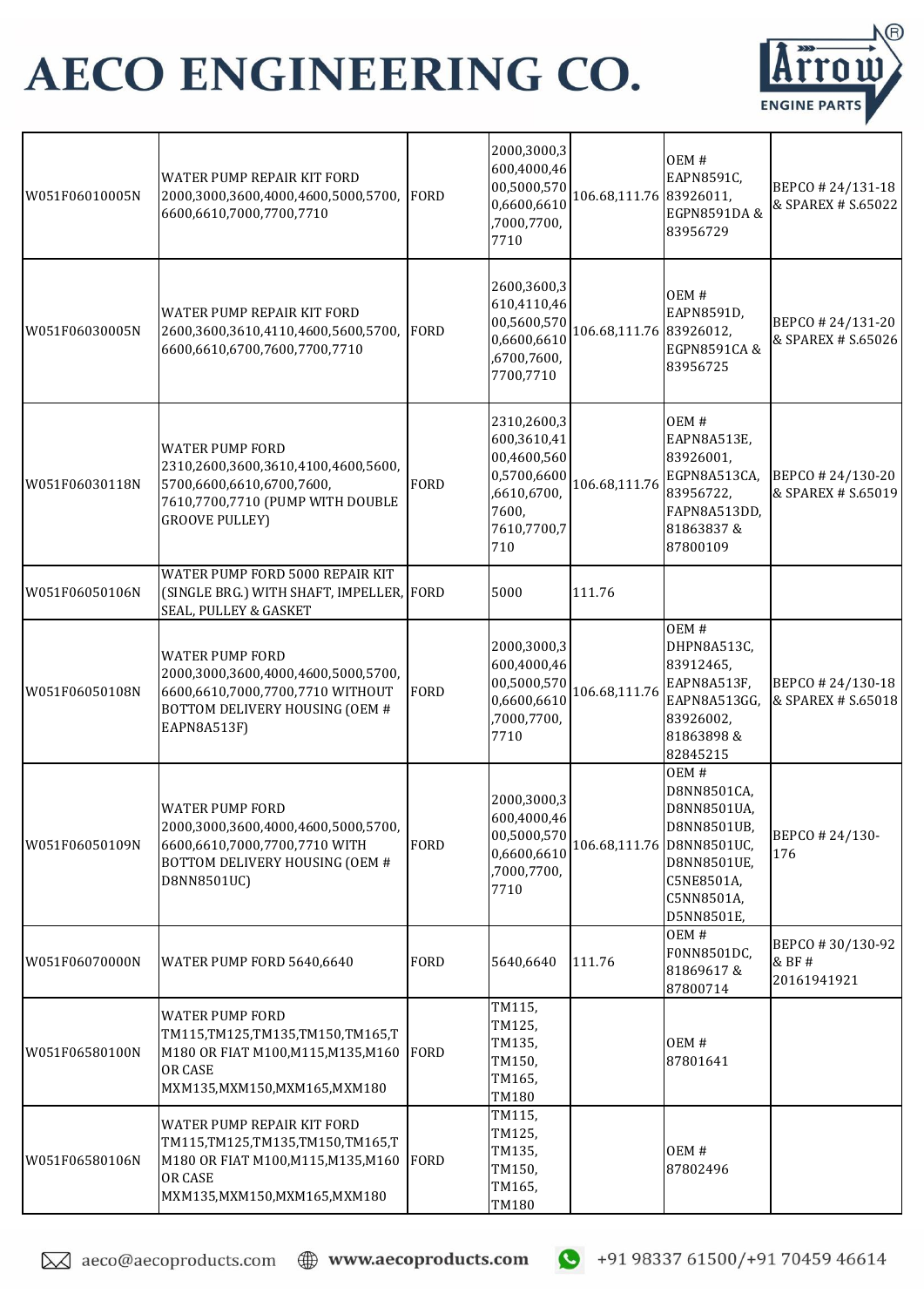

| W051F06590100N | <b>WATER PUMP FORD</b><br>7740,7840,8240,8340                                   | <b>FORD</b>                    | $7740,7840,8$ 111.76<br>240,8340                                   |                          | OEM#<br>F0NN8501CC,<br>81869616&<br>87800712                                     | BEPCO #24/130-93  |
|----------------|---------------------------------------------------------------------------------|--------------------------------|--------------------------------------------------------------------|--------------------------|----------------------------------------------------------------------------------|-------------------|
| W051H11010011N | WATER PUMP KIT HELWAN - DIESEL<br>112 (MODEL-1) WITH BALL BEARING               | <b>HELWAN</b>                  | DIESEL 112                                                         | 112.00                   |                                                                                  |                   |
| W051H11010012N | WATER PUMP KIT HELWAN - DIESEL<br>112 (MODEL-2)                                 | <b>HELWAN</b>                  | DIESEL 112                                                         | 112.00                   |                                                                                  |                   |
| W051H11010013N | WATER PUMP KIT HELWAN - DIESEL<br>112 (MODEL-3)                                 | <b>HELWAN</b>                  | DIESEL 112                                                         | 112.00                   |                                                                                  |                   |
| W051i07010100N | WATER PUMP IMT 539                                                              | <b>IMT</b>                     | 539                                                                |                          |                                                                                  |                   |
| W051i07030100N | WATER PUMP IMT 533                                                              | <b>IMT</b>                     | 533                                                                | 91.49                    |                                                                                  |                   |
| W051i03040100N | WATER PUMP INTERNATIONAL D-<br>358, DT-358, DT-402                              | <b>INTERNATI</b><br>ONAL (IHC) | D-358, DT-<br>358, DT-402                                          | 98.425                   | OEM#<br>3144661R93&<br>3144661R94                                                |                   |
| W051i03050000N | WATER PUMP INTERNATIONAL BD-144<br>(B250/275/414), BD-154<br>(B414/424/434/444) | <b>INTERNATI</b><br>ONAL (IHC) | BD-144<br>(B250/275/<br>414), BD-<br>154<br>(B414/424/<br>434/444) |                          | OEM#<br>703820R94,<br>703820R95,<br>3065132R92 &<br>3119778R92                   | BEPCO # 25/130-25 |
| W051i03090100N | WATER PUMP INTERNATIONAL D-<br>155, D-179, D-206, D-239                         | <b>INTERNATI</b><br>ONAL (IHC) | $D-155, D-$<br>179, D-206,<br>D-239                                | 98.425                   | OEM#<br>3136217R93&<br>3136217R91                                                |                   |
| W051i03140100N | WATER PUMP INTERNATIONAL D-<br>268, DT-239                                      | <b>INTERNATI</b><br>ONAL (IHC) | D-268, DT-<br>239                                                  | 98.425                   | OEM#<br>3132741R93,<br>3132741R91&<br>3144456R93                                 |                   |
| W051i03160100N | WATER PUMP INTERNATIONAL D-<br>310, D-358, DT-358                               | <b>INTERNATI</b><br>ONAL (IHC) | $D-310.D-$<br>358, DT-358                                          | 98.425                   | OEM #3132676,<br>3132677R4,<br>735097C91&<br>3132676R93                          |                   |
| W051i03200000N | WATER PUMP INTERNATIONAL D-414<br>DT-414 D-436 DT-436 DT-466                    | <b>INTERNATI</b><br>ONAL (IHC) | D-414, DT-<br>414, D-436,<br>DT-436, DT-<br>466                    | 109.22                   | OEM # AW3707,<br>673162C92,<br>673162C93,<br>673162C94,<br>675806C2&<br>675806C3 |                   |
| W051i03230100N | WATER PUMP INTERNATIONAL DT-360 INTERNATI<br>DT-466                             | ONAL (IHC)                     | DT-360.DT-<br>466                                                  | 101.86,109.22 735445C91, | OEM#<br>1815538C91,<br>677856C3&<br>ZGA735327                                    |                   |
| W051i03240100N | WATER PUMP INTERNATIONAL DT-360 INTERNATI<br>DT-466                             | ONAL (IHC)                     | DT-360, DT-<br>466                                                 | 101.86,109.22            | OEM#<br>685155C91,<br>685155C92,<br>685155C95,<br>677856C1&<br>677856C2          |                   |

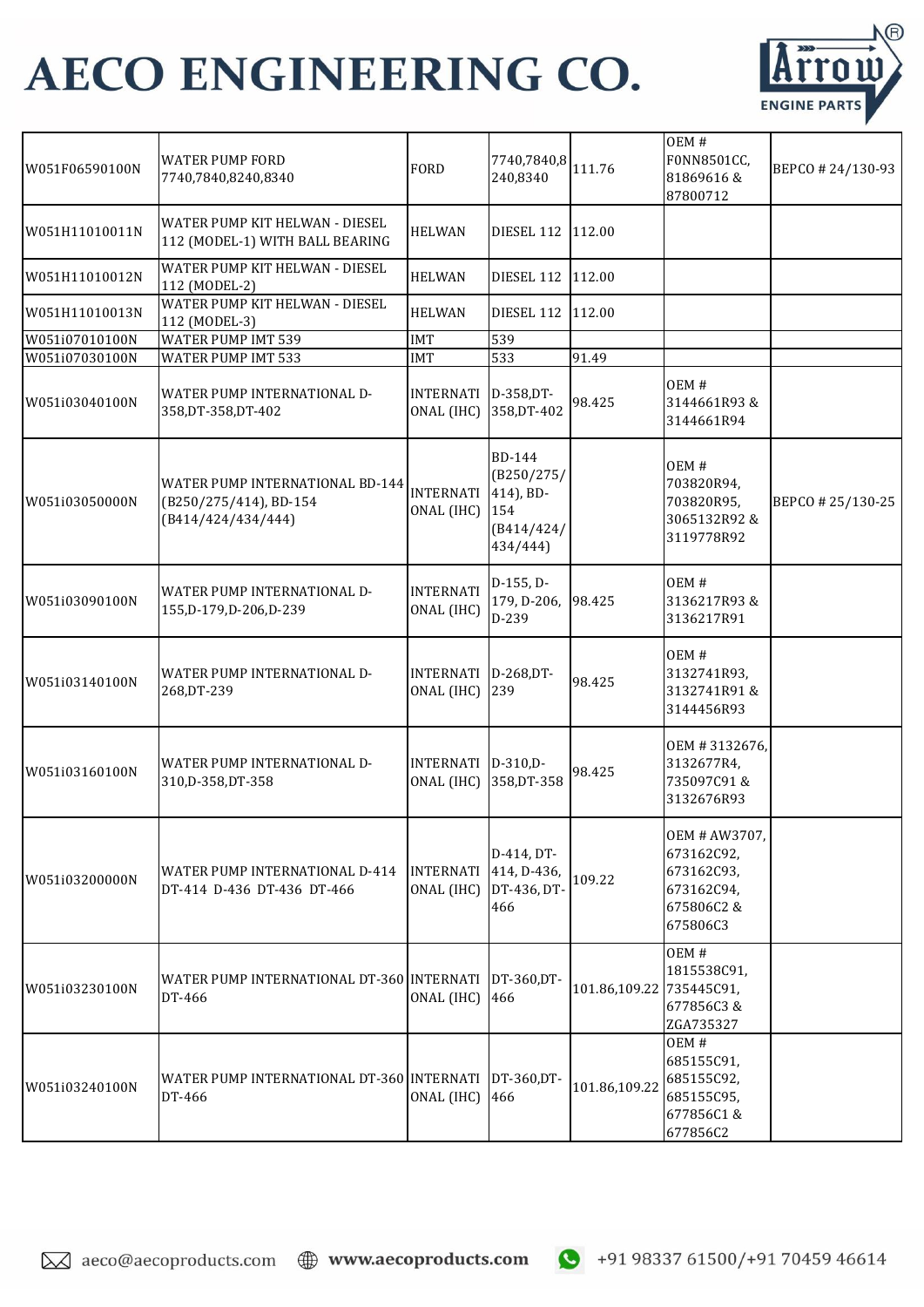

| W051i03340100N | WATER PUMP INTERNATIONAL DT-408 INTERNATI<br>DT-466C                                                                                        | ONAL (IHC)                     | DT-408, DT-<br>466C                                                                                     | 109.22                               | OEM # AW3713,<br>1817687C92,<br>1817687C94,<br>1817687C95,<br>1817687C96,<br>1817687C97,<br>1830606C94,<br>1821935C3 |                                             |
|----------------|---------------------------------------------------------------------------------------------------------------------------------------------|--------------------------------|---------------------------------------------------------------------------------------------------------|--------------------------------------|----------------------------------------------------------------------------------------------------------------------|---------------------------------------------|
| W051i03390118N | WATER PUMP INTERNATIONAL D-<br>155, D-179, D-206, D-239, DT-239 (HUB<br>HEIGHT-105.50 (4.153")                                              | <b>INTERNATI</b><br>ONAL (IHC) | $D-155,D-$<br>179, D-206, D-98.425<br>239, DT-239                                                       |                                      | OEM #3136053,<br>3136053R92,<br>735102C91&<br>3132677R41                                                             |                                             |
| W051i03400119N | WATER PUMP INTERNATIONAL D-<br>239, DT-239, D-268 (HUB HEIGHT-112<br>(4.409")                                                               | <b>INTERNATI</b><br>ONAL (IHC) | D-239, DT-<br>239, D-268                                                                                | 98.425,100.00                        | OEM #3132739,<br>3132739R94,<br>3132739R92&<br>735099C91                                                             |                                             |
| R211J08340005Y | WATER PUMP REPAIR KIT JOHN DEERE<br>3.029D, 3.029T, 3.152D, 3.164D, 3.179D, 3. JOHN<br>179T,4.039D,4.039T,4.045D,<br>4.202D, 4.219D, 4.276D | <b>DEERE</b>                   | 3.029D, 3.02<br>9T, 3.152D, 3.<br>164D, 3.179<br>39D, 4.039T,<br>4.045D, 4.20<br>2D, 4.219D, 4<br>.276D | D,3.179T,4.0 98.00,102.00,<br>106.50 | OEM#<br>RE11345,<br>RE37483,<br>RE62658 &<br>TRE62658                                                                | BEPCO #26/131-21                            |
| W051J08000100N | WATER PUMP JOHN DEERE OR<br>INTERNATIONAL (HUB HEIGHT -<br>118MM (4.645")                                                                   | <b>JOHN</b><br>DEERE           |                                                                                                         |                                      | OEM#<br>375793R92                                                                                                    |                                             |
| W051J08030100N | WATER PUMP JOHN DEERE<br>3.164D, 3.179D, 4.219D WITH BASE<br>PLATE & WITHOUT PULLEY (HUB<br>HEIGHT-153MM (6.023")                           | <b>JOHN</b><br><b>DEERE</b>    | 3.164D, 3.17<br>9D,4.219D                                                                               | 102.00                               | OEM#<br>AR87419,<br>AR97708,<br>RE19944 &<br>R51039                                                                  | SPAREX # S.61458 &<br>BEPCO #26/130-<br>298 |
| W051J08350100N | WATER PUMP JOHN DEERE<br>4.045D,4.045H,4.045T,6.068H,6.068T<br>(HIGH FLOW)                                                                  | <b>JOHN</b><br><b>DEERE</b>    | 4.045D, 4.04<br>5H.4.045T.6.<br>068H,6.068                                                              | 106.50                               | OEM#<br>RE500734,<br>RE70687.<br>RE505980,<br>RE508566 &<br>RE70985                                                  | BEPCO #26/130-<br>211 & SPAREX #<br>S.52765 |
| W051J08380100N | WATER PUMP JOHN DEERE<br>4.039T,4.045D,4.045T,6.059T,6.068D,6.<br>068T                                                                      | JOHN<br><b>DEERE</b>           | 4.039T, 4.04<br>5D,4.045T,6.<br>059T,6.068<br>D,6.068T                                                  | 106.50                               | <b>OEM # RE41157</b>                                                                                                 | BEPCO # 26/130-<br>192                      |
| W051J08440100N | WATER PUMP W/O PULLEY JOHN<br>DEERE 6.076H, 6.076T                                                                                          | <b>JOHN</b><br><b>DEERE</b>    | 6.076H,6.07<br>6T                                                                                       | 115.90                               | <b>OEM # RE39121</b><br>& RE68230                                                                                    | BEPCO #26/130-<br>327                       |
| W051J08450100N | WATER PUMP W/O PULLEY JOHN<br>DEERE 6.081H, 6.081T                                                                                          | <b>JOHN</b><br><b>DEERE</b>    | 6.081H,6.08<br>1T                                                                                       | 115.90                               | OEM#<br>RE57154,<br>RE509598 &<br>RE521502                                                                           | BEPCO #26/130-<br>329                       |
| W051J08640100N | WATER PUMP JOHN DEERE 3220 OR<br><b>DEUTZ FAHR</b>                                                                                          | <b>JOHN</b><br><b>DEERE</b>    | 3220                                                                                                    |                                      | OEM #4258805                                                                                                         |                                             |
| W051J08650100N | WATER PUMP JOHN DEERE 2000<br>SERIES OR ZETOR UR1 SERIES                                                                                    | <b>JOHN</b><br><b>DEERE</b>    | 2000<br><b>SERIES</b>                                                                                   |                                      | OEM#<br>62010615                                                                                                     |                                             |
| W051K07150105N | WATER PUMP KIRLOSKAR TV-1<br>RADIATOR TO MAIN ENGINE                                                                                        | KIRLOSKAR                      | TV(W/C)                                                                                                 | 87.50                                |                                                                                                                      |                                             |

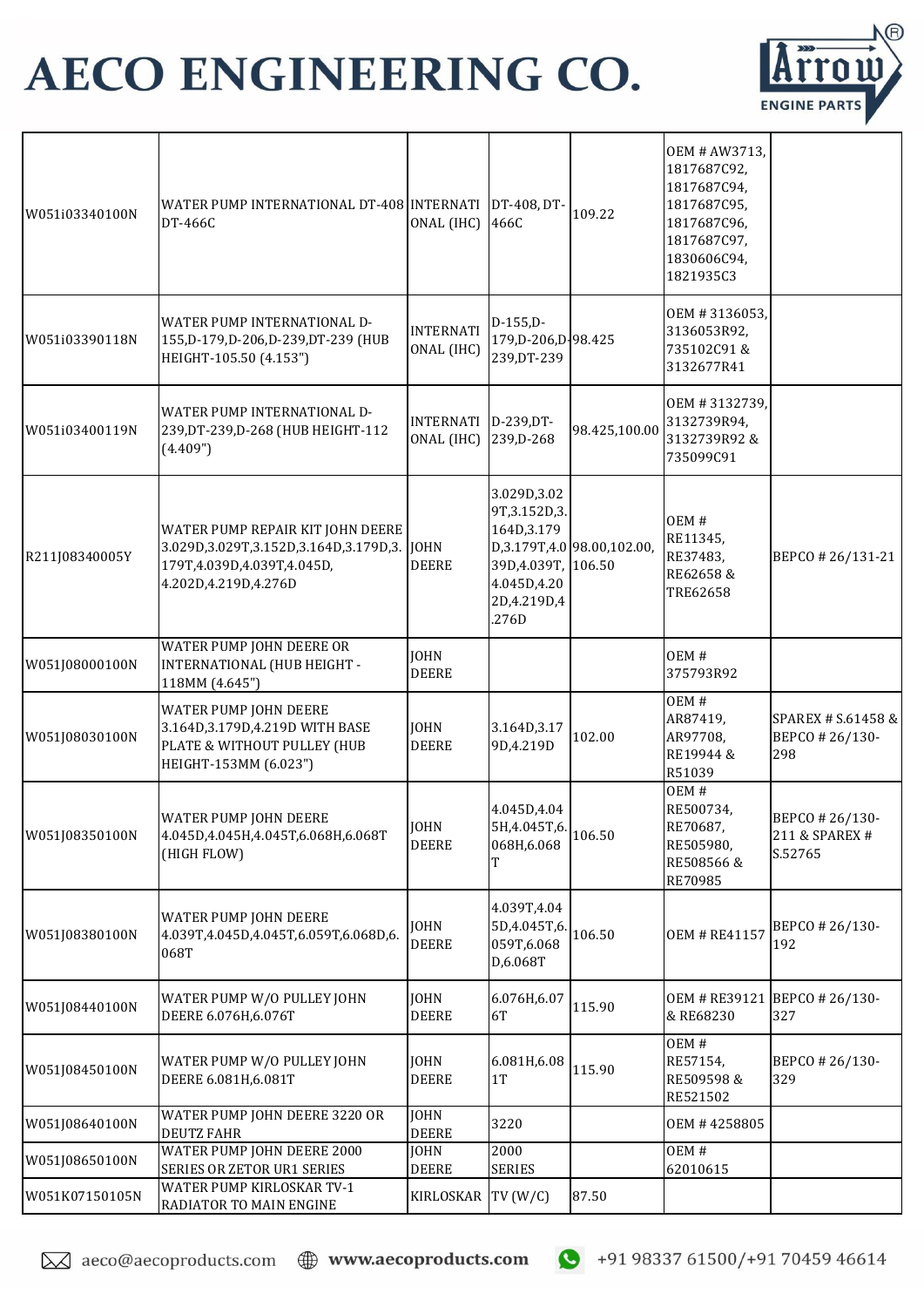

| W051K10010000Y | <b>WATER PUMP KOMATSU Z50</b>                                                                                               | <b>KOMATSU</b>                              | Z50                                                                        | 94.00   |                                                                                                 |                                             |
|----------------|-----------------------------------------------------------------------------------------------------------------------------|---------------------------------------------|----------------------------------------------------------------------------|---------|-------------------------------------------------------------------------------------------------|---------------------------------------------|
| W051L03020102N | WATER PUMP LANDROVER 2.25 LTR<br>DIESEL, 109, 110 SERIES (HUB HEIGHT-<br>88.50) C.I. (O.E.M. #-RTC 6328)                    | LANDROVE<br>R                               | 2.25 LTR.<br><b>DIESEL</b>                                                 |         | OEM #=RTC<br>6328/530477/E<br>RC<br>2482/530478                                                 |                                             |
| W051L07150025N | WATER PUMP LISTER LPW<br>(ALUMINIUM) 3 BOLT HOLES TYPE<br>[OEM#750-40627]                                                   | <b>LISTER</b>                               | <b>LPW</b>                                                                 |         |                                                                                                 |                                             |
| W051M02020104N | WATER PUMP MACK L6 1973-1982<br>END-T W/675 & ESI END-T LONG<br>SHAFT MAXIDYNE W/OUT PULLEY                                 | <b>MACK</b>                                 | 675 (L6)                                                                   | 123.825 | OEM # AW2004,<br>EWP3365,<br>EWP3366,<br>316GC1184,<br>316GCA1211A,<br>316GC1205&<br>316GC1211A |                                             |
| MAHINDRA00035  | WATER PUMP MAHINDRA (OEM #<br>0304EC039N)                                                                                   | MAHINDRA                                    |                                                                            |         | OEM#<br>0304EC039N                                                                              |                                             |
| MAHINDRA00183  | WATER PUMP MAHINDRA (OEM #<br>0304EM0050)                                                                                   | MAHINDRA                                    |                                                                            |         | OEM#<br>0304EM0050                                                                              |                                             |
| MAHINDRA00276  | WATER PUMP ASSEMBLY MAHINDRA                                                                                                | <b>MAHINDRA</b>                             |                                                                            |         | OEM#<br>0304GC0030N                                                                             |                                             |
| MARUTi00362    | WATER PUMP ASSY. MARUTI 800                                                                                                 | <b>MARUTI</b>                               | 800                                                                        |         | OEM#<br>17400M78221                                                                             |                                             |
| MARUTi00456    | WATER PUMP ASSY. MARUTI/SUZUKI<br>800 DX 5, OMNI VAN, ESTEEM 1000CC                                                         | MARUTI/SU<br>ZUKI                           | 800 DX 5,<br>OMNI VAN,<br><b>ESTEEM</b><br>1000CC                          |         | OEM#<br>17400M78311                                                                             |                                             |
| MARUTi00521    | WATER PUMP MARUTI/SUZUKI<br>CELERIO (OEM #17400M67L20)                                                                      | MARUTI/SU<br>ZUKI                           | <b>CELERIO</b>                                                             |         | OEM#<br>17400M67L20                                                                             |                                             |
| W051M05000000N | WATER PUMP MARUTI/SUZUKI (OEM # MARUTI/SU<br>17400-79F00)                                                                   | ZUKI                                        |                                                                            |         | OEM#<br>1740079F00                                                                              |                                             |
| W051S18000000N | WATER PUMP MARUTI/SUZUKI (OEM # MARUTI/SU<br>17400-78820)                                                                   | ZUKI                                        |                                                                            |         | OEM#<br>1740078820                                                                              |                                             |
| W051M06060000N | <b>WATER PUMP MASSEY FERGUSON MF-</b><br>275, 290, 3400, 3435, 5400, 5425, 6400, FERGUSON<br>6455, 6470, 8925 (GEAR DRIVEN) | <b>MASSEY</b><br><b>\PERKINS</b>            | MF-275,<br>290, 3400,<br>3435, 5400,<br>5425, 6400,<br>6455, 6470,<br>8925 |         | OEM#<br>U5MW0208,<br>U5MW0194,<br>U5MW0206,<br>4225069M91&<br>707646A1                          | SPAREX # S.43941 &<br>BEPCO #30/130-<br>607 |
| W051M06210100N | <b>WATER PUMP MASSEY FERGUSON</b><br>TEA20/TED20/TEF20/FE35/135                                                             | <b>MASSEY</b><br><b>FERGUSON</b><br>PERKINS | TEA20/TED<br>20/TEF20/<br>FE35/135                                         |         | OEM#<br>830862M91,<br>1810369M91,<br>1881804M91,<br>1881805M91&<br>1885489M92                   | BEPCO #30/130-1                             |

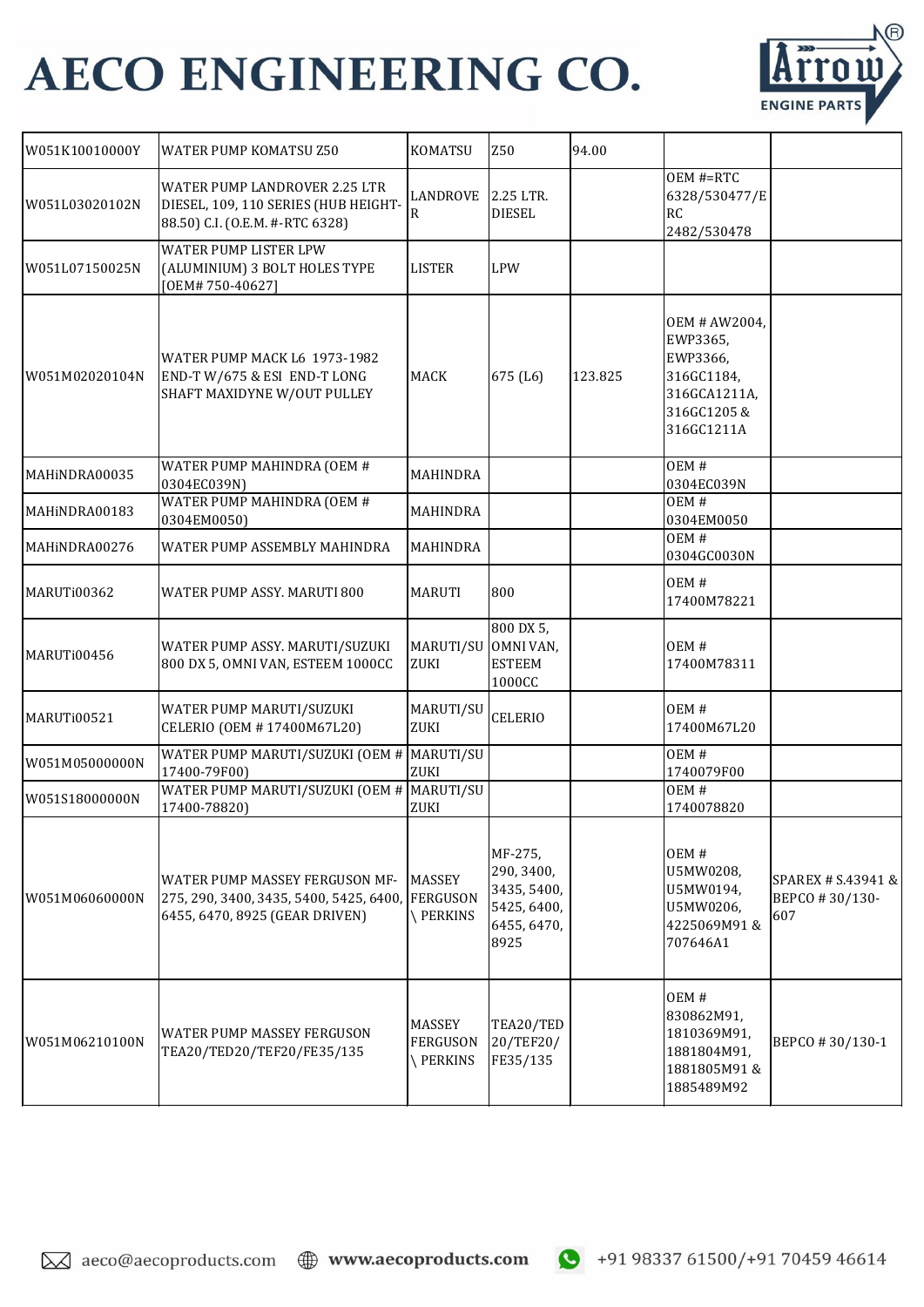

| W051M06320000N | WATER PUMP MASSEY FERGUSON MF-<br>5400, 5465, 6400, 6465, 6475, 7400,<br>7465, 7480 (GEAR DRIVEN)                           | <b>MASSEY</b><br><b>FERGUSON</b><br><b>\PERKINS</b> | MF-5400,<br>5465, 6400,<br>6465, 6475,<br>7400, 7465,<br>7480                                                                     |        | OEM#<br>U5MW0196                                                                                                    | SPAREX # S.103315<br>& BEPCO #30/130-<br>608 |
|----------------|-----------------------------------------------------------------------------------------------------------------------------|-----------------------------------------------------|-----------------------------------------------------------------------------------------------------------------------------------|--------|---------------------------------------------------------------------------------------------------------------------|----------------------------------------------|
| W051M06340100N | <b>WATER PUMP PERKINS</b><br>A6.354.4/AT6.354.4, MF-<br>399,699,1014,1024,2625,2645,2675,27<br>25,3080,3090,3610,3630, 3650 | <b>MASSEY</b><br><b>FERGUSON</b><br>PERKINS         | A6.354.4/A<br>T6.354.4,<br>MF-399,<br>699, 1014,<br>1024, 2625, 98.476<br>2645, 2675,<br>2725, 3080,<br>3090, 3610,<br>3630, 3650 |        | OEM#<br>744228M91,<br>41313027,<br>3641355M91,<br>3641859M91,<br>3641880M91,<br>41313058,<br>41313079 &<br>U5MW0133 | BEPCO #30/130-32                             |
| W051P03000100N | <b>WATER PUMP PERKINS OR NEW</b><br><b>HOLLAND</b>                                                                          | <b>MASSEY</b><br><b>FERGUSON</b><br>PERKINS         |                                                                                                                                   |        | OEM#<br>311781A1                                                                                                    |                                              |
| W051P03010101N | WATER PUMP PERKINS 3.152 WITH<br>PULLEY (OEM # 41312487 &<br>41312159)                                                      | <b>MASSEY</b><br><b>FERGUSON</b><br>PERKINS         | 3.152                                                                                                                             | 91.49  | OEM#<br>41312487,<br>41312159,<br>41312416&<br>41312495                                                             | BEPCO #30/130-3                              |
| W051P03010103N | <b>WATER PUMP PERKINS</b><br>3.152/6.288/6.305 BIGGER PULLEY<br>(OEM #41312518) C.I.                                        | <b>MASSEY</b><br><b>FERGUSON</b><br>PERKINS         | 3.152/6.288<br>/6.305                                                                                                             | 91.49  | OEM#<br>41312518&<br>41312207                                                                                       |                                              |
| W051P03010104N | <b>WATER PUMP PERKINS 3.152</b><br>WITHOUT PULLEY (OEM # U5MW0023)                                                          | <b>MASSEY</b><br><b>FERGUSON</b><br><b>\PERKINS</b> | 3.152                                                                                                                             | 91.49  | OEM#<br>U5MW0023/97,<br>41312768/83,4<br>1312589/91,<br>12504/05,<br>41312357,4131<br>2488,3641823M<br>91,          | 747542M91,413 BEPCO #30/130-6                |
| W051P03010121Y | WATER PUMP PERKINS 3.152 (WITH<br>PULLEY & GASKET) AP                                                                       | MASSEY<br><b>FERGUSON</b><br>PERKINS                | 3.152                                                                                                                             | 91.49  | OEM#<br>41312434 &<br>3E60484                                                                                       |                                              |
| W051P03050100N | WATER PUMP PERKINS A4.318, MF-285                                                                                           | <b>MASSEY</b><br>FERGUSON<br><b>\PERKINS</b>        | A4.318, MF-<br>285                                                                                                                | 114.31 | OEM#<br>747650M91,<br>41313272,<br>U5MW0009,<br>41312593,<br>68586, 68587 &<br>3641363M91                           | BEPCO #30/130-14                             |
| W051P03090101N | <b>WATER PUMP PERKINS P-</b><br>4.212/4.236/4.248 WITH PULLEY (C.I.)<br><b>OEM # U5MW0104</b>                               | <b>MASSEY</b><br><b>FERGUSON</b><br>PERKINS         | $P -$<br>4.212/4.236 98.476<br>/4.248                                                                                             |        | OEM#<br>U5MW0104 &<br>3641832M91                                                                                    | BEPCO #30/130-8                              |

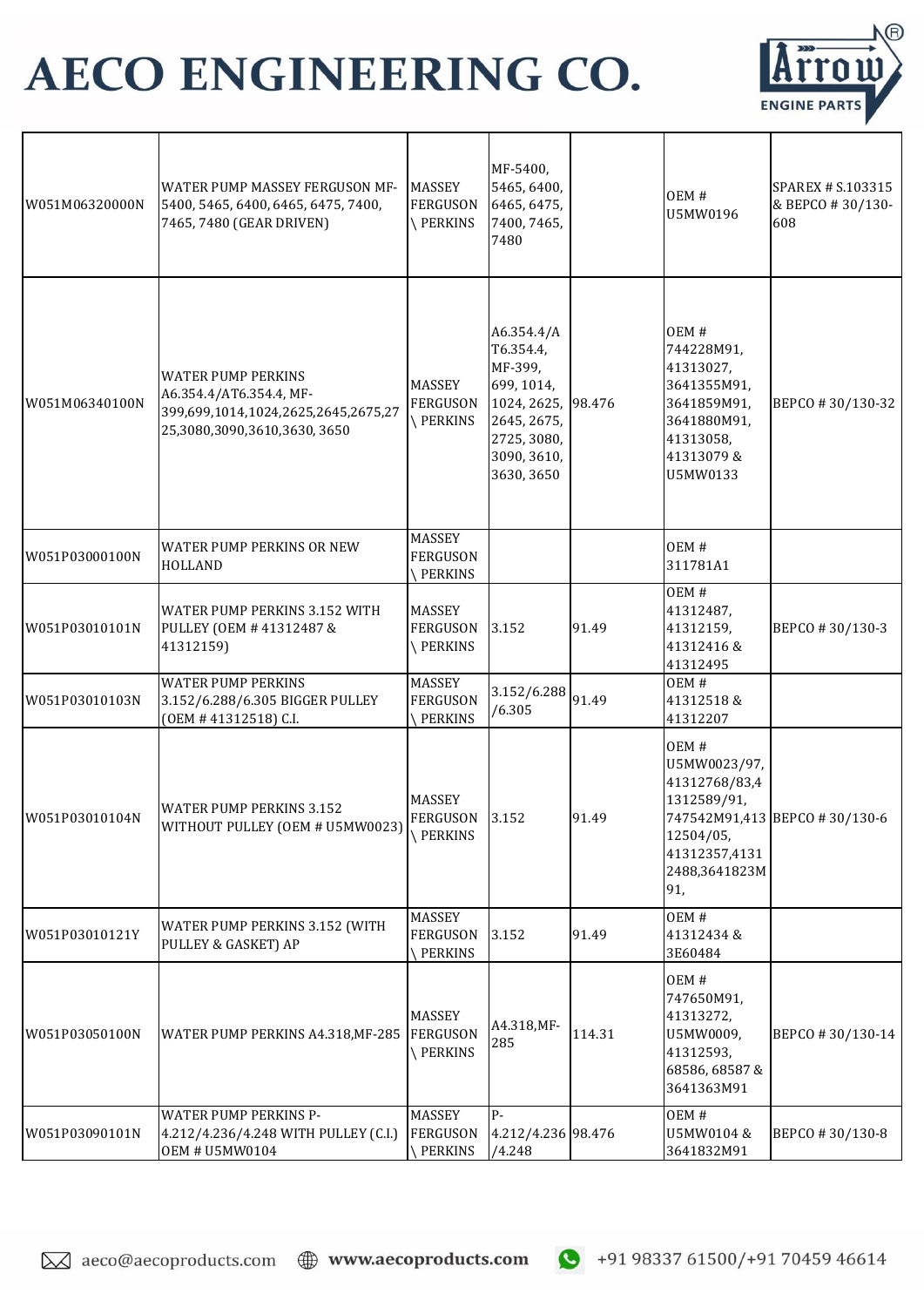

| W051P03100100N | <b>WATER PUMP PERKINS P-</b><br>4.212/4.236/4.248 WITHOUT PULLEY<br>(C.I.)                    | <b>MASSEY</b><br><b>FERGUSON</b><br>\PERKINS        | $P -$<br>/4.248                              | 4.212/4.236 98.476,101.05 | OEM#<br>41313201,<br>41313225,<br>41313231,<br>41313232,<br>3641832M91,<br>41312245,<br>4131A011,<br>4131A021,<br>4131A029,  | SPAREX # S.40037,<br>BEPCO #30/130-85,<br>30/130-8, 36/130-8,<br>45/130-290, 45/130<br>290, VAPORMATIC #<br><b>VPE100</b>               |
|----------------|-----------------------------------------------------------------------------------------------|-----------------------------------------------------|----------------------------------------------|---------------------------|------------------------------------------------------------------------------------------------------------------------------|-----------------------------------------------------------------------------------------------------------------------------------------|
| W051P03100101N | <b>WATER PUMP PERKINS P-</b><br>4.212/4.236/4.248 WITH PULLEY (OEM FERGUSON<br>#3637411M91)   | <b>MASSEY</b><br><b>PERKINS</b>                     | $P-$<br>/4.248                               | 4.212/4.236 98.476,101.05 | OEM#<br>3637411M91,<br>41312323/66,<br>4131A013,<br>1/32,<br>3641832M91,<br>41312245 &<br>4131A011/21/2<br>9/34              | SPAREX # S.40037,<br>BEPCO #30/130-85,<br>41313201/25/3 30/130-8, 36/130-8,<br>45/130-290, 45/130<br>290, VAPORMATIC #<br><b>VPE100</b> |
| W051P03130100N | WATER PUMP PERKINS P-6.354 (C.I.)                                                             | <b>MASSEY</b><br><b>FERGUSON</b><br><b>\PERKINS</b> | P-6.354                                      | 98.476                    | OEM#<br>41312059,<br>12107, 12169,<br>5046229,<br>41312168&<br>75221910                                                      |                                                                                                                                         |
| W051P03180000N | <b>WATER PUMP PERKINS PHASER</b><br>1004.40T OR MASSEY FERGUSON MF-<br>4200, 4300, 6200, 8200 | <b>MASSEY</b><br><b>FERGUSON</b><br>PERKINS         | 1004.40<br>(TURBO)                           |                           | OEM#<br>U5MW0193                                                                                                             |                                                                                                                                         |
| W051P03200100N | <b>WATER PUMP PERKINS</b><br>A6.354/T6.354, MF-1014/1100/1105                                 | <b>MASSEY</b><br><b>FERGUSON</b><br><b>PERKINS</b>  | A6.354/T6.<br>354, MF-<br>1014/1100<br>/1105 | 98.476                    | OEM#<br>747611M91,<br>U5MW0016,<br>3641365M91,<br>41312681,<br>41312703,<br>41312749,<br>41312806,<br>41312807,<br>41313075, | BEPCO #30/130-48                                                                                                                        |
| W051P03240101N | <b>WATER PUMP PERKINS 4.236 WITH</b><br>PULLEY (OEM #3641263M91)                              | <b>MASSEY</b><br><b>FERGUSON</b><br><b>PERKINS</b>  | 4.236                                        | 98.476                    | OEM#<br>41313218/27/3<br>7/43/45/52/61,<br>3638998M91/9<br>9M91,<br>3641263M91,<br>4222002M91,<br>3637468M91&<br>U5MW0108    | BEPCO #30/130-31                                                                                                                        |
| W051P03320100N | <b>WATER PUMP PERKINS PHASER</b><br>1004.40 (4 CYL.) C.I.                                     | <b>MASSEY</b><br><b>FERGUSON</b><br>\PERKINS        | <b>PHASER</b><br>1004.40                     | 100.00                    | OEM#<br>U5MW0144,<br>U5MW0157,<br>3641869M91&<br>4223566M91                                                                  | BEPCO #30/130-90                                                                                                                        |

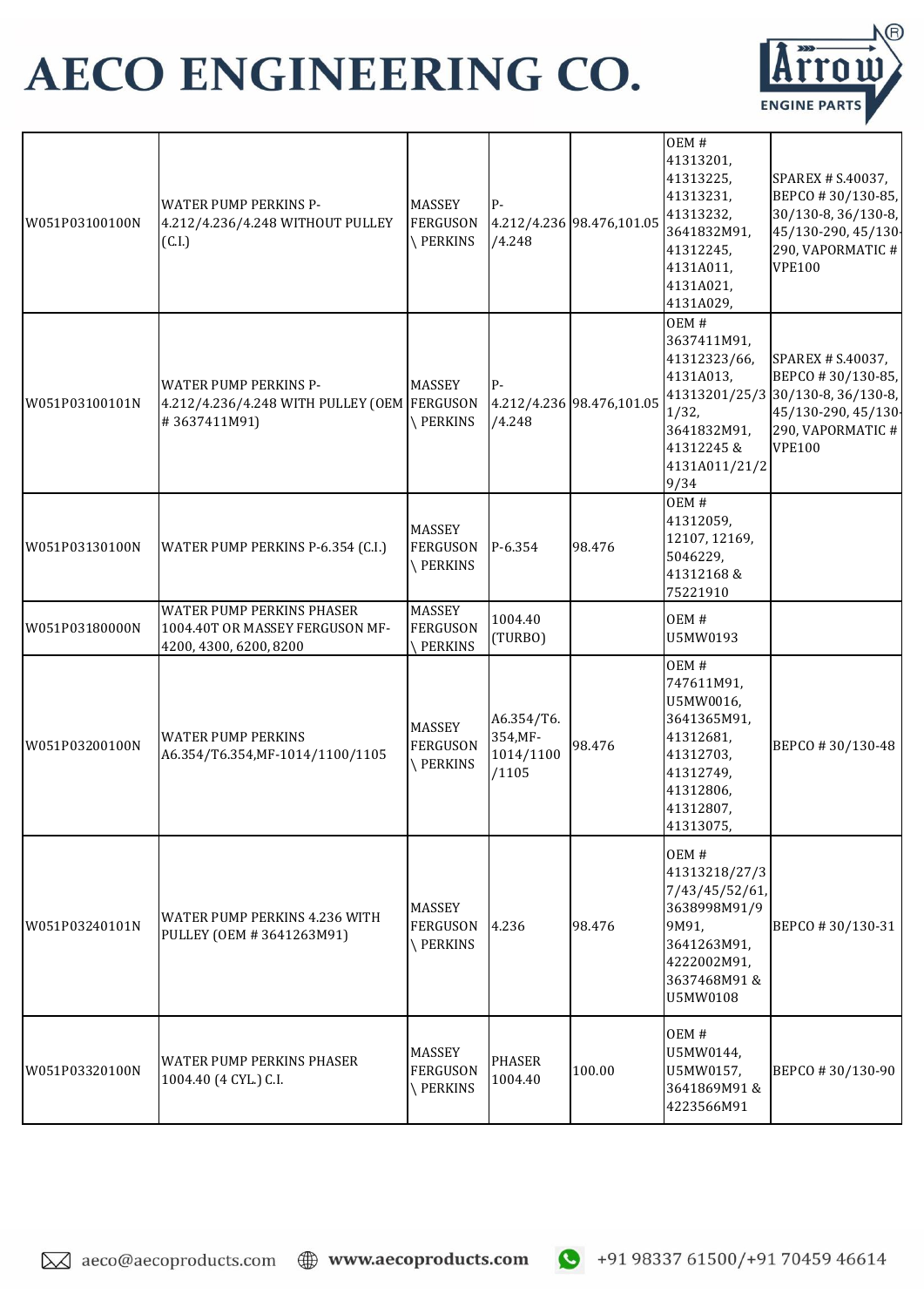

| W051P03330100N | <b>WATER PUMP PERKINS PHASER</b><br>1006.60 (6 CYL.) C.I.                                     | MASSEY<br><b>FERGUSON</b><br><b>PERKINS</b>         | <b>PHASER</b><br>1006.60   | 100.00 | OEM#<br>4131E011,<br>4131E012,<br>U5MW0159,<br>4222028M91,<br>4223109M91&<br>3638694M91                                               | BEPCO #30/130-<br>193                       |
|----------------|-----------------------------------------------------------------------------------------------|-----------------------------------------------------|----------------------------|--------|---------------------------------------------------------------------------------------------------------------------------------------|---------------------------------------------|
| W051P03340101N | WATER PUMP PERKINS 4.203/6.305<br>WITH PULLEY (SPECIAL TYPE - PA)<br>OEM # 005889 (C.I. BODY) | <b>MASSEY</b><br><b>FERGUSON</b><br>PERKINS         | 4.203/6.305 91.49          |        | OEM # 005889                                                                                                                          |                                             |
| W051P03360001N | WATER PUMP PERKINS 4.192, 4.203<br>(PUMP WITH PLUG AND PULLEY                                 | MASSEY<br><b>FERGUSON</b><br>PERKINS                | 4.192, 4.203               |        | OEM#<br>41312892                                                                                                                      |                                             |
| W051P03360101N | WATER PUMP PERKINS 4.192,4.203 OR<br>IMT-539 WITH PULLEY                                      | <b>MASSEY</b><br><b>FERGUSON</b><br><b>\PERKINS</b> | 4.192,4.203                | 91.49  | OEM # 0994658,<br>41312511,<br>41312965,<br>41312167,<br>41312574 &<br>814748                                                         | BEPCO #30/130-<br>136 & BF #<br>20161941920 |
| W051P03360104N | WATER PUMP PERKINS 4.192,4.203<br><b>WITHOUT PULLEY</b>                                       | <b>MASSEY</b><br><b>FERGUSON</b><br>PERKINS         | 4.192,4.203                | 91.49  | OEM#<br>U5MW0010,U5<br>MW0055,U5MW<br>0061,U5MW008<br>9,747597M91,3<br>637372M91,413<br>12978,3641250<br>M91,<br>0994658&4131<br>7006 | BEPCO #30/130-4<br>& BF #<br>20161941921    |
| W051P03440100N | <b>WATER PUMP PERKINS</b><br>A6.354,6.354.2, T6.354 (OEM #<br>41313045)                       | MASSEY<br><b>FERGUSON</b><br>PERKINS                | A6.354,6.35<br>4.2, T6.354 | 98.476 | OEM#<br>41313018/45/6<br>8,41312265,<br>748737M91,<br>U5MW0111,<br>41312321/52,<br>41312402/04/1<br>1/24/28/41/44<br>/77/79           | BEPCO #30/130-10<br>& BF#<br>20161963540    |
| W051P03490100N | WATER PUMP PERKINS A4.107, MF-<br>25/30/130 W/O PULLEY                                        | <b>MASSEY</b><br><b>FERGUSON</b><br>\PERKINS        | A4.107, MF-<br>25/30/13    |        | OEM#<br>U5MW0054,<br>748095M91,<br>41312254/67,<br>41312304/65/8<br>7/88,<br>41312449/61/6<br>2/63/64/66/67<br>/68/69/71/72/<br>73    | BEPCO #30/130-12                            |

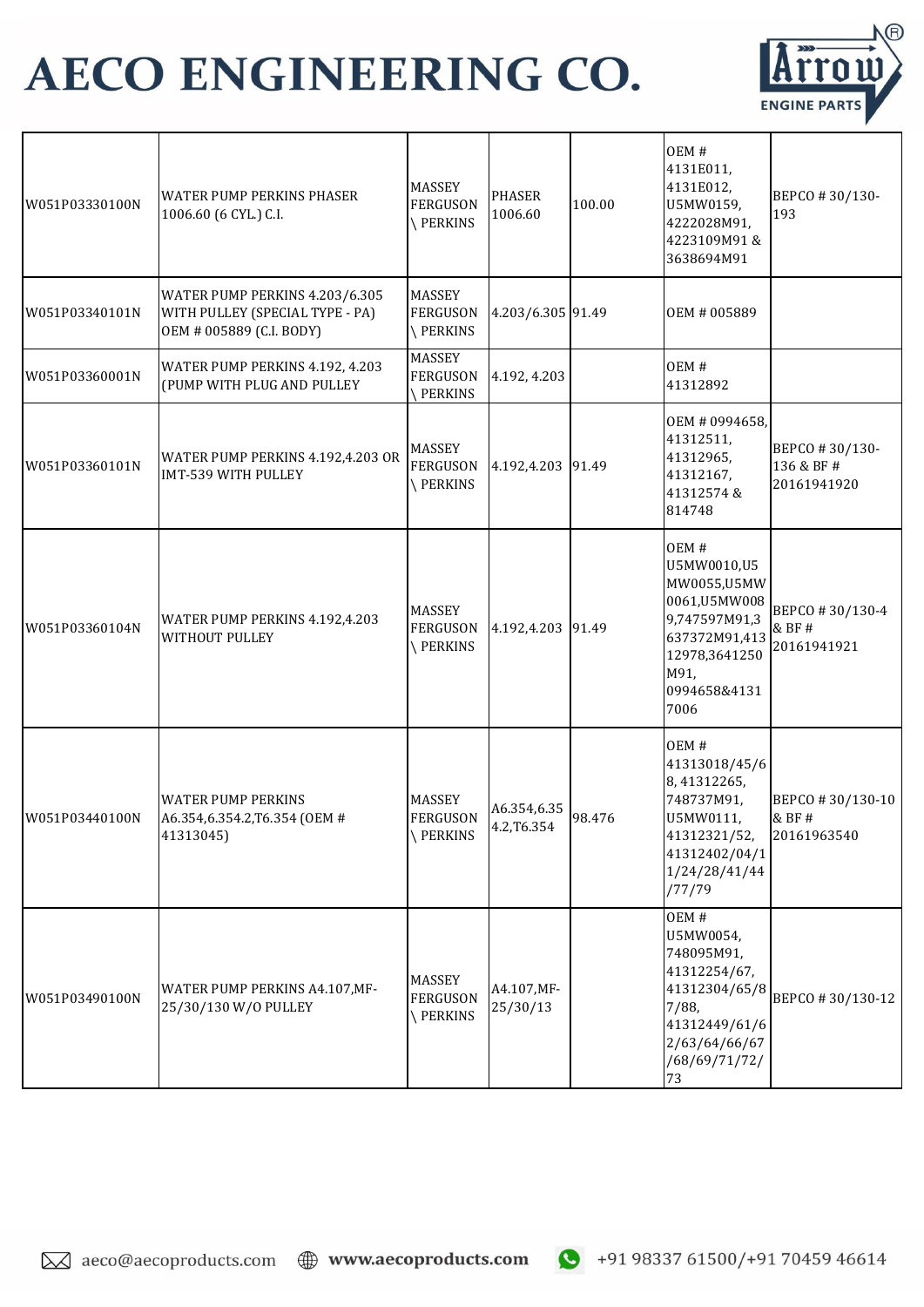

| W051P03500100N | WATER PUMP PERKINS A4.318.2                                                                                                                                                                            | <b>MASSEY</b><br><b>FERGUSON</b><br>PERKINS | A4.318.2                                                                                                                              | 114.31        | OEM#<br>3641887M91,<br>3641364M91,<br>41312419,<br>747446M91,<br>41313269,<br>41312747,<br>41312828,<br>U5MW0014 &<br>U5MW0147 | BEPCO #30/130-13      |
|----------------|--------------------------------------------------------------------------------------------------------------------------------------------------------------------------------------------------------|---------------------------------------------|---------------------------------------------------------------------------------------------------------------------------------------|---------------|--------------------------------------------------------------------------------------------------------------------------------|-----------------------|
| W051P03530000N | WATER PUMP PERKINS AT4.236,<br>A4.270, MF-788 (WITHOUT PULLEY)                                                                                                                                         | MASSEY<br><b>FERGUSON</b><br>PERKINS        | AT4.236,<br>A4.270, MF-<br>788                                                                                                        | 98.476,101.05 | OEM#<br>41313228,<br>4222071M91,<br>4224460M91,<br>U5MW0106,<br>U5MW0188,<br>22008KL &<br>4131A018                             | BEPCO #30/130-71      |
| W051P03550101N | <b>WATER PUMP PERKINS</b><br>A3.144, A3.152, AD3.152 WITH PULLEY                                                                                                                                       | MASSEY<br><b>FERGUSON</b><br>PERKINS        | A3.144, A3.1<br>52, AD 3.152                                                                                                          | 91.49         | OEM#<br>41312784,<br>41312055,<br>41312154 &<br>41312494                                                                       | BEPCO #30/130-2       |
| W051P03580000N | WATER PUMP PERKINS DJ 51279<br>SERIES (1103-33)                                                                                                                                                        | MASSEY<br><b>FERGUSON</b><br><b>PERKINS</b> | DJ 51279<br><b>SERIES</b>                                                                                                             |               | OEM#<br>U5MW0197                                                                                                               |                       |
| W051P03670100N | WATER PUMP PERKINS A4.099, MF-<br>25,122 WITH PULLEY                                                                                                                                                   | <b>MASSEY</b><br><b>FERGUSON</b><br>PERKINS | A4.099                                                                                                                                |               | OEM#<br>41312459                                                                                                               | BEPCO #30/130-<br>213 |
| W051M09270100N | WATER PUMP MAZDA T3500                                                                                                                                                                                 | <b>MAZDA</b>                                | T3500                                                                                                                                 | 100.00        |                                                                                                                                |                       |
| W051M12120000N | WATER PUMP MERCEDES OM 352,0M<br>352A WITH TOP COVER (LOW HEAD<br>RADIATOR) HUB HEIGHT - 119.00MM                                                                                                      | <b>MERCEDES</b>                             | OM 352,0M<br>352A                                                                                                                     | 97.00         | OEM#<br>252520100103<br>&<br>252520100105                                                                                      |                       |
| W051M12150000N | <b>WATER PUMP MERCEDES OM 355</b><br>(INTEGRAL SHAFT BEARING)                                                                                                                                          | <b>MERCEDES</b>                             | OM 355                                                                                                                                | 128.00        | OEM#<br>3552000801                                                                                                             | BF #20160335501       |
| W051M12170000N | WATER PUMP MERCEDES OM 355,0M<br>355A (SPINDLE BEARING ONLY 6 NOS.<br>THREAD HOLES, NO EXTRA HOLE ON<br>HUB, PCD 130.00MM & HUB HEIGHT -<br>95.00MM (3.740")                                           | <b>MERCEDES</b>                             | OM 355,0M<br>355A                                                                                                                     | 128.00        | OEM#<br>3552000501,<br>3552000901,<br>3552001101,<br>3552001304&<br>3552001501                                                 | BF #20160335500       |
| W051M12280014N | WATER PUMP MERCEDES OM 401, OM<br>402, OM 403, OM 404, OM 407, OM 409,<br>OM 421, OM 422, OM 423, OM 424, OM<br>424, OM 427, OM 429, OM 441, OM 442,<br>OM 443, OM 444, OM 447, OM 449<br>(TWO OUTLET) | MERCEDES                                    | OM 401, OM<br>402, OM<br>403, OM<br>404, OM<br>407, OM<br>409, OM<br>421, OM<br>422, OM<br>423, OM<br>424, OM<br>427, OM<br>429, OM 4 | 97.00         | OEM#<br>4032007101,<br>4032007109,<br>4032005101&<br>51065006282                                                               | BF#20160340301        |

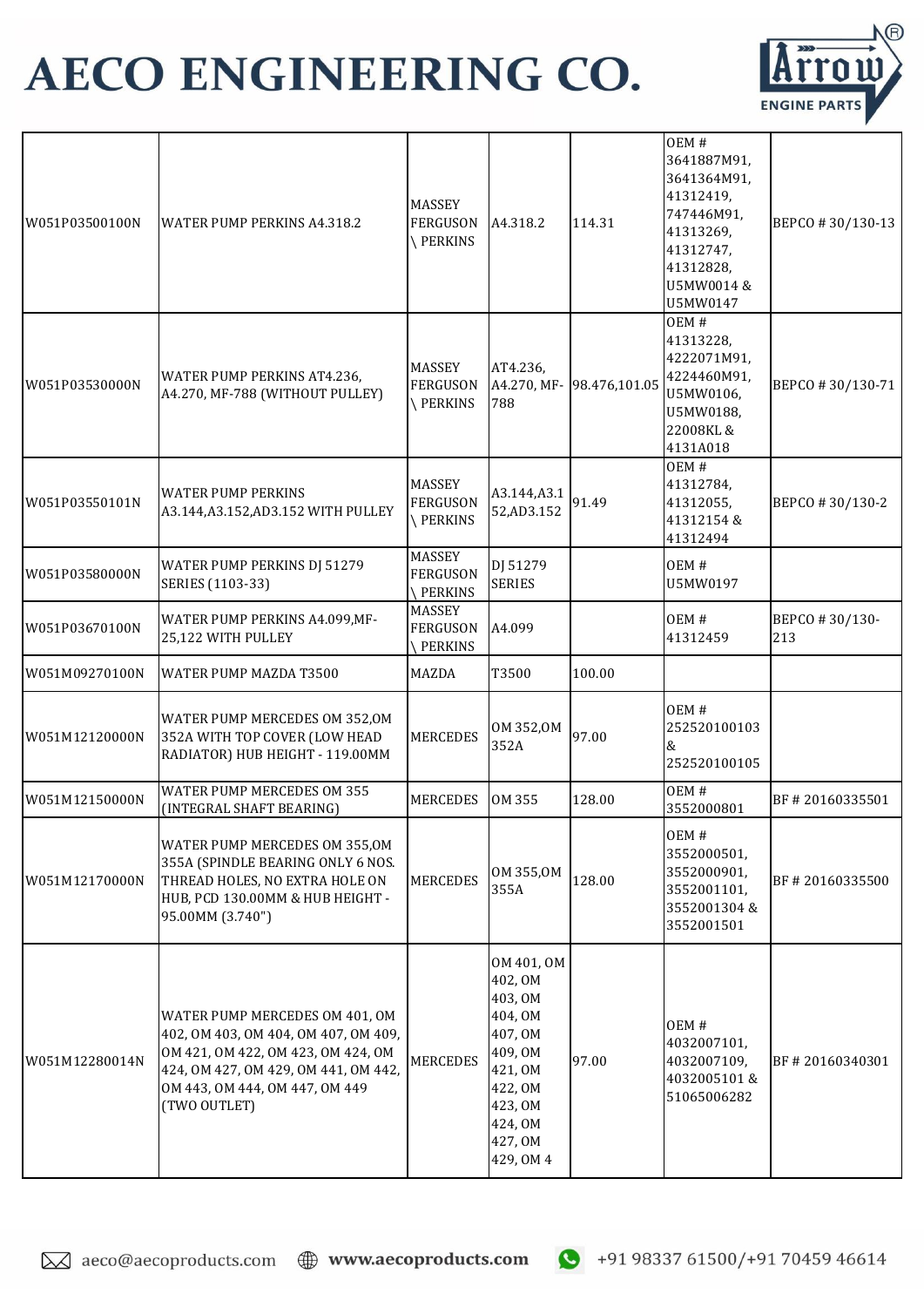

| W051M12490122N | WATER PUMP MERCEDES OM 904 4.3L<br>259 (1 OUTLET)                                                                                                                   | <b>MERCEDES</b>                | OM 904                                                                                                                    | 102.00 | OEM # AW2126,<br>A9042002601,<br>9042000201,<br>9042002001,<br>9042001901&<br>604200701 |                        |
|----------------|---------------------------------------------------------------------------------------------------------------------------------------------------------------------|--------------------------------|---------------------------------------------------------------------------------------------------------------------------|--------|-----------------------------------------------------------------------------------------|------------------------|
| W051M12640100N | WATER PUMP ASSY. MERCEDES TD<br>2000 FDI / TD 2650 (PART #<br>A000042001301)                                                                                        | <b>MERCEDES</b>                | TD 2000<br>FDI / TD<br>2650                                                                                               |        |                                                                                         | PART#<br>A000042001301 |
| W051M15000300Y | WATER PUMP MITSUBISHI CANTER                                                                                                                                        | <b>MITSUBISHI</b>              |                                                                                                                           |        |                                                                                         |                        |
| W051M15000317Y | <b>WATER PUMP WITH 'O' RING</b><br>MITSUBISHI CANTER                                                                                                                | <b>MITSUBISHI</b>              |                                                                                                                           |        |                                                                                         |                        |
| W051M15810100N | WATER PUMP MITSUBISHI 4D32<br><b>CANTER</b>                                                                                                                         | MITSUBISHI 4D32                |                                                                                                                           | 104.00 | OEM#<br>ME993513                                                                        |                        |
| W051N02090100N | WATER PUMP INTERNATIONAL OR<br><b>NAVISTAR V8 9.0L 552</b>                                                                                                          | <b>NAVISTAR</b>                | V8, 9.0L 552                                                                                                              |        | OEM # AW3702,<br>1700594C91&<br>1700594C92                                              |                        |
| W051R10040100N | WATER PUMP RUMANIA UTB-500,UTB-<br>650                                                                                                                              | <b>RUMANIA</b>                 | UTB-<br>500, UTB-<br>650                                                                                                  | 108.00 |                                                                                         |                        |
| SONALiKA0019   | WATER PUMP SONALIKA DI-60, DI-<br>75, DI-90                                                                                                                         | SONALIKA                       | DI-60,DI-<br>75, DI-90                                                                                                    |        |                                                                                         |                        |
| MARUTi00132    | WATER PUMP SUZUKI CELERIO (OEM #<br>17400M67L00)                                                                                                                    | SUZUKI                         | <b>CELERIO</b>                                                                                                            |        | OEM#<br>17400M67L00                                                                     |                        |
| MARUTi00278    | WATER PUMP ASSY. SUZUKI ZEN 1000                                                                                                                                    | SUZUKI                         | <b>ZEN 1000</b>                                                                                                           |        | OEM#<br>17400M72F00                                                                     |                        |
| MARUTi00395    | WATER PUMP ASSY, SUZUKI ALTO                                                                                                                                        | <b>SUZUKI</b>                  | <b>ALTO</b>                                                                                                               |        | OEM#<br>17400M79F01                                                                     |                        |
| MARUTi00421    | WATER PUMP ASSY, SUZUKI CELERIO                                                                                                                                     | SUZUKI                         | <b>CELERIO</b>                                                                                                            |        | OEM#<br>1740069G04                                                                      |                        |
| W051U01010000N | WATER PUMP ASSY. URSUS TRACTOR C-URSUS<br>330 OR ESCORT E-335                                                                                                       | <b>TRACTOR</b>                 | C-330 OR<br><b>ESCORT E-</b><br>335                                                                                       | 102.00 | OEM#<br>42083070                                                                        |                        |
| W051U01040000N | <b>WATER PUMP URSUS TRACTOR C-360</b>                                                                                                                               | <b>URSUS</b><br><b>TRACTOR</b> | $C-360$                                                                                                                   | 95.00  | OEM#<br>465061501                                                                       |                        |
| R211Z01170005N | <b>WATER PUMP REPAIR KIT ZETOR</b><br>8111,8211,8145,8245,9111,9211,9145,<br>9245,10111,10211,10145,10245<br>(SUITABLE OEM #84017529)                               | <b>ZETOR</b>                   | 8111,8211,8<br>145,8245,91<br>11,9211,914<br>5,9245,1011<br>1,10211,101<br>45,10245                                       |        | OEM#<br>84017529,<br>84017500&<br>83017539                                              |                        |
| R211Z01180005N | <b>WATER PUMP REPAIR KIT ZETOR</b><br>5011,5045,5211,5245,5911,5945,6011,<br>6045,6211,6245,6911,6945,7011,7045,<br>7211,7245,7711,7745 (SUITABLE OEM<br>#62010615) | <b>ZETOR</b>                   | 5011,5045,5<br>211,5245,59<br>11,5945,601<br>1,6045,6211<br>,6245,6911,<br>6945,7011,7<br>045,7211,72<br>45,7711,774<br>5 |        | OEM#<br>62010615                                                                        |                        |
| W051Z01160026Y | WATER PUMP WITH 2 GROOVE PULLEY<br><b>ZETOR 6 CYLINDER</b>                                                                                                          | <b>ZETOR</b>                   |                                                                                                                           |        | 87017529                                                                                |                        |